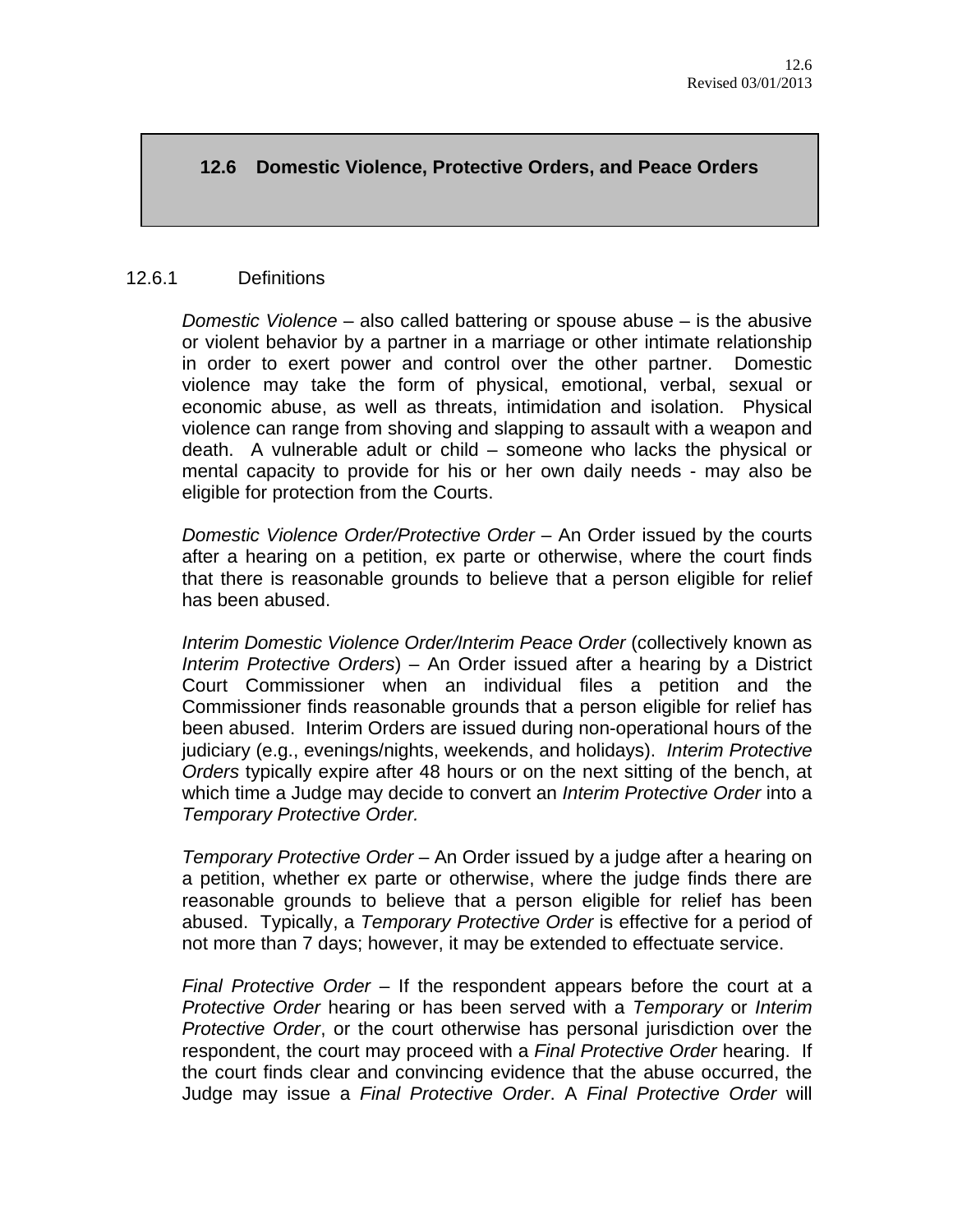remain in effect until the expiration date; however, it may be extended by a judge for cause.

*Peace Order* – An Order issued by a judge as a result of charges initiated by an individual against any other individual who does not meet the criteria (intimate partner, blood relative) for a *Domestic Violence Order/Protective Order* (for example, a friend, acquaintance, or neighbor).

*Juvenile Peace Order* – An Order issued through the juvenile justice system which must be served not only to both juveniles involved, but also to their respective parents or guardians.

## 12.6.2 Priority of Service

Because of the urgency of this type of document, it is imperative that the Anne Arundel County Sheriff's Office puts high priority on the service of these types of court-ordered and interim documents.

During the course of on-going implementation of Maryland's new domestic violence laws, we have identified some particular details to note regarding service of Protective Orders:

# 12.6.2.1 Child Custody Provision on Protective Orders

Absent explicit instructions from the court clearly listed on a Protective Order authorizing law enforcement to use "necessary and reasonable force" to accomplish a desired goal (i.e., return the minor child), a deputy attempting to serve or execute a Protective Order, Peace Order, or similar document is expressly prohibited from effecting a forcible entry into a domicile or other structure to search for minor children or the respondent as so specified on the court document. If the Protective Order does not state "law enforcement is authorized to use necessary and reasonable force," consent must be granted by a legally authorized person to conduct a search. The consent can be revoked at any time. Once consent is revoked the search must cease (see General Order 12.3 Search of a Domicile or Other Structure).

In determining what force is "necessary and reasonable" to forcibly take a child, a deputy must consider all existing factors including the physical safety and mental well-being of the child.

The following is a partial transcript from a Maryland Attorney General Opinion dated August 10, 1999: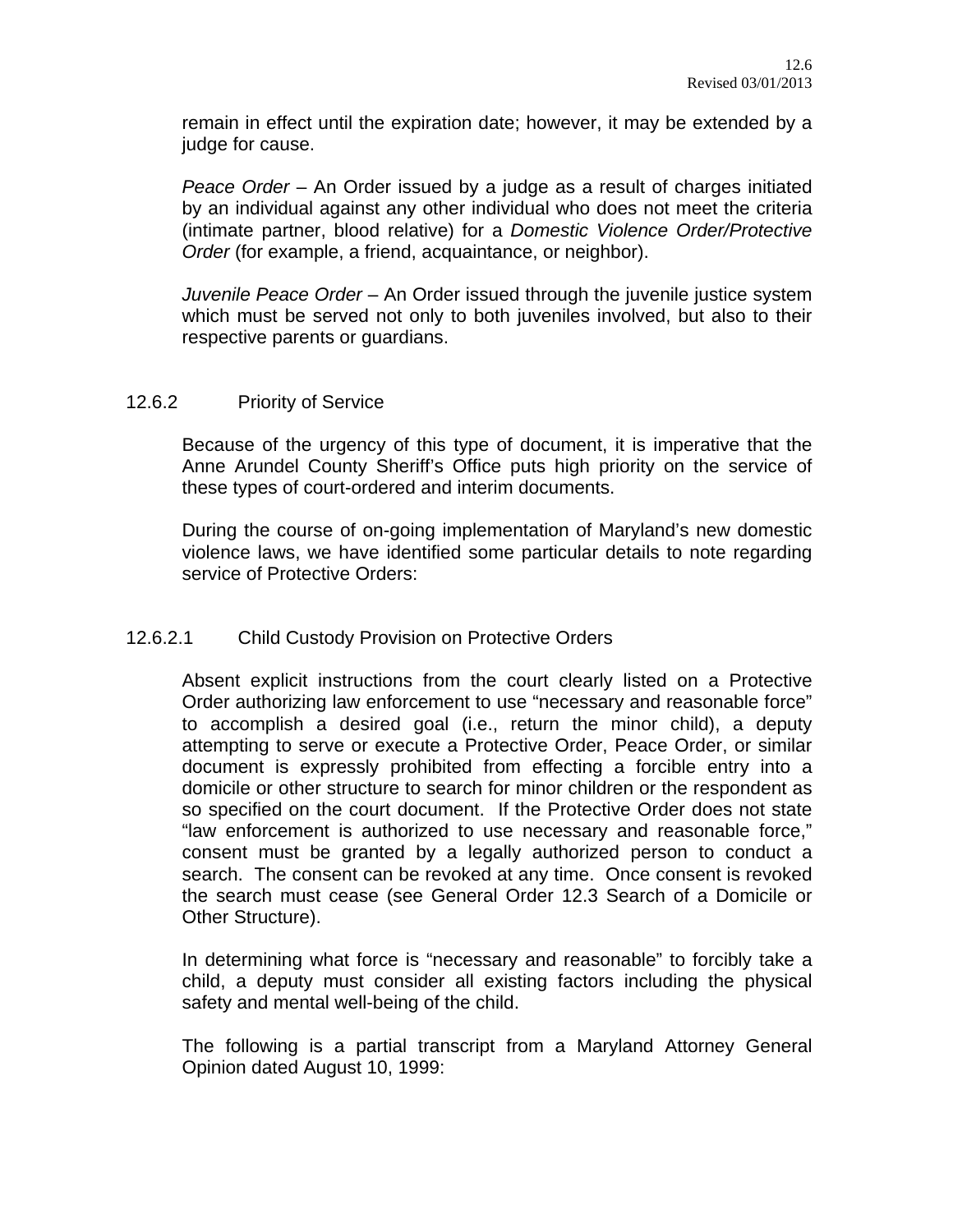"…It is beyond dispute that an order to forcibly carry out a child custody order places even the most scrupulous law enforcement officer in a difficult position. In our opinion, the order form should not be construed as diminishing the broad discretion that an officer needs when executing such an order in light of particular circumstances. In volatile situations involving the custody of a child, emotions run high. A person's initial resistance to a lawful order may recede as emotions cool. A tactful approach by an officer may accomplish more with less emotional or physical damage to the child than a demand for instantaneous compliance and an impulsive resort to force. Accordingly, an officer who reasonably refrains from using force should not be found in violation of the order. Similarly, when there is no suggestion that the child is in danger, the officer cannot be faulted for seeking additional guidance from the court that issued the order…"

## 12.6.2.2 Firearms Surrender

Interim Protective Orders

No possession/surrender of firearm restrictions apply.

• Temporary Protective Orders

When serving a Temporary Protective Order, special attention must be given to box #7 on the actual order itself. If this box is checked, firearms must be surrendered to law enforcement. The serving deputy must ask the respondent if he/she has any firearms. If the respondent voluntarily surrenders the firearms to the deputy, the deputy must accept the firearms. It should be noted: the entire order must be read by the serving deputy. Certain Temporary Protective Orders no longer have "boxes" that may be checked.

In lieu of having a box #7 checked, the order may actually state the respondent must surrender firearms to law enforcement. Once received, firearms will be processed according to the established procedures of the Anne Arundel County Police Department. The deputy must also provide the respondent with information explaining the procedure to regain possession of his/her firearms at the conclusion of the protective order. An Anne Arundel County Sheriff's Office Incident Report must be completed. Reference should be made to both the Domestic Violence Order number as well as the County Police incident number needed to process the firearms.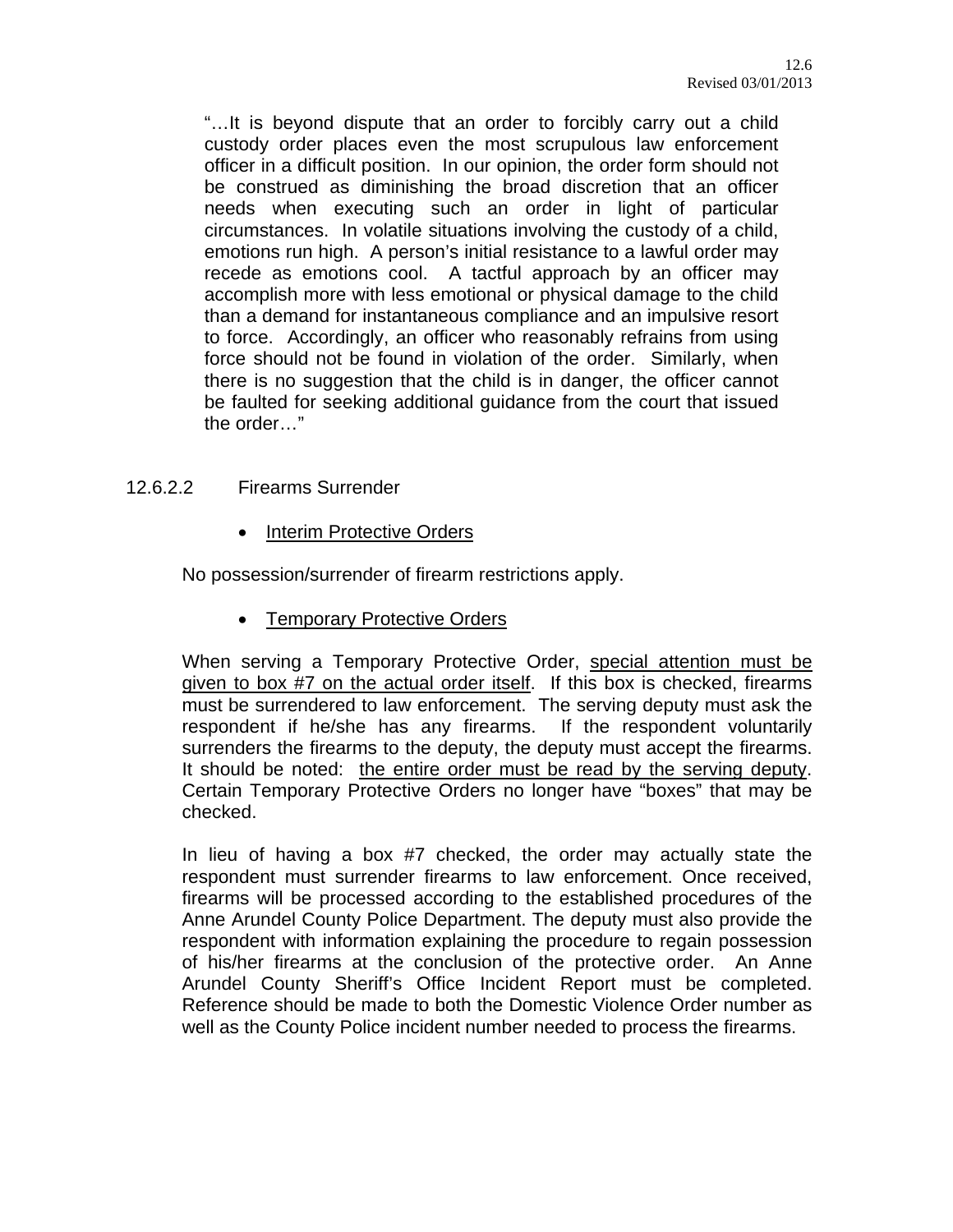If the respondent admits they do have firearms in their immediate possession (i.e., in the house), yet refuses to surrender them, the deputy **may not** initiate a search. An arrest should be made for violation of a Protective Order. Contact should immediately be made to the Anne Arundel County Police Department's Domestic Violence Section/Officer (if available) or the shift sergeant explaining the scenario of events. Complete documentation of all actions taken must be recorded. If requested, assistance should be rendered to the police department to expediently recover any firearms (i.e., search warrant).

If the respondent admits owning firearms, but the firearms are not in the respondent's immediate possession (i.e., located at a residence of a 3rd party), and the firearms are still located in Anne Arundel County, the serving deputy should make every effort to accompany the respondent to retrieve the firearms. **If retrieval is not possible at the time of service,** the serving deputy must inform the respondent of the ramifications of not surrendering their firearms in a timely fashion. The deputy should also ensure that the respondent is aware of how and where to surrender their firearms (i.e., a respondent should not walk into a law enforcement office brandishing a firearm). **Documentation of the inability to retrieve the firearms is imperative.** Notification must be made to the appropriate Anne Arundel County Police Department's Domestic Violence Officer at the district station in the respondent's area via e-mail and by faxing Sheriff's Office Form #176 DV Surrender of Firearms Surrender Notice advising that a follow up investigation is necessary to ensure the surrender takes place.

In the event the respondent resides within the jurisdiction of the Annapolis City Police Department, notification should be made to an on duty supervisor of the Annapolis City Police Department advising of the service of the order. Notification should include our inability to retrieve the respondent's firearms. Documentation of this notification and the party advised must be included with our return of service.

**Final Protective Order** 

The vast majority of Final Protective Orders are served in open court and/or mailed to the respondent. However, there may be exceptions to this rule, and, at times, the Sheriff's Office may be required to serve these documents. **ALL** Final Protective Orders require the respondent to surrender his/her firearms to law enforcement. The serving deputy is required to follow the same procedures outlined in the aforementioned "Temporary Protective Orders."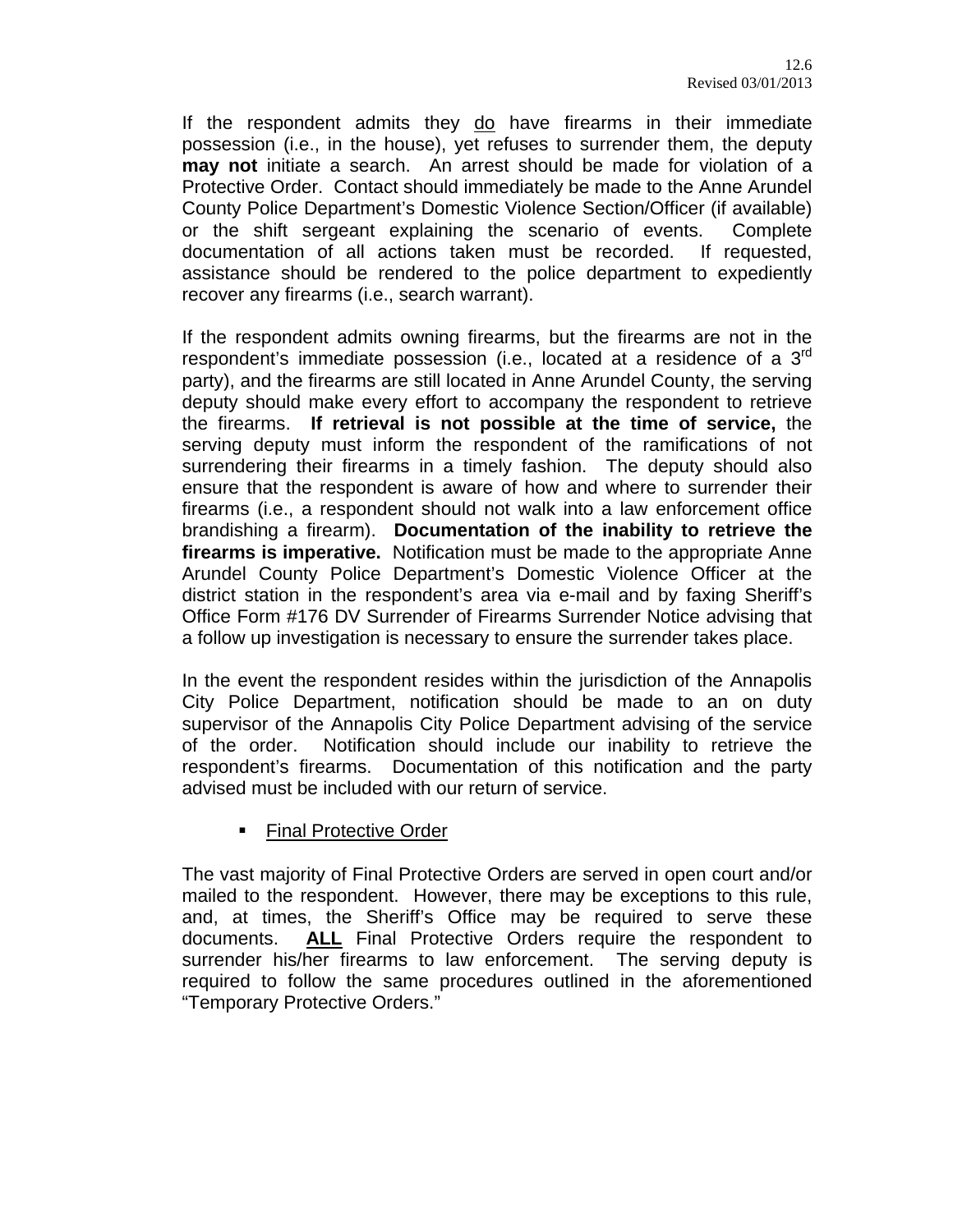## 12.6.3 Domestic Violence Orders In General

Each service of a Domestic Violence Order will be unique with its own idiosyncrasies. The "Rule of Thumb" is: If there is less than sufficient probable cause to arrest a respondent for violation of a Protective Order, but you have concerns or questions in your mind, or if you believe a follow up may be required to ensure the safety of the petitioner, an incident report should be generated and notification made to a Domestic Violence Officer at the appropriate Anne Arundel County Police Department's District Station or the Annapolis City Police Department.

12.6.4 Interim Protective Orders: Guidelines for Issuing, Tracking, Service, and Execution

Interim Protective Orders are an attempt to fill the civil remedy void created during non-operational hours of the judiciary (e.g. evenings/nights, weekends, holidays, and daily from 2300-0600 hours). They are issued by a Commissioner of the District Court of Maryland and are usually only enforceable until the next sitting of the bench.

- 12.6.4.1 The Commissioner of the District Court is responsible for the following:
	- Upon application to a Commissioner, if a substantial risk to the petitioner is founded, the Commissioner will issue an Interim Protective Order.
	- **The Commissioner will call the Sheriff's Office to inform them that** an Interim Order has been completed.
	- **The Commissioner will fax the Interim Order to the Sheriff's Office** Communications Center.
	- The Commissioner will then place Service copies of each issued document in a "bin" to await pick-up by a member of the Sheriff's Office. A Sheriff's Deputy will pick up Orders on their regular shift for service.
- 12.6.4.2 The Sheriff's Office's evening Operations Clerk is responsible for data entry and faxing requirements from 1500-2300 hours during their regular working hours. The Sheriff's Office Communications Center is responsible for data entry and faxing Protective Orders only during the following conditions: holidays that the Circuit Court is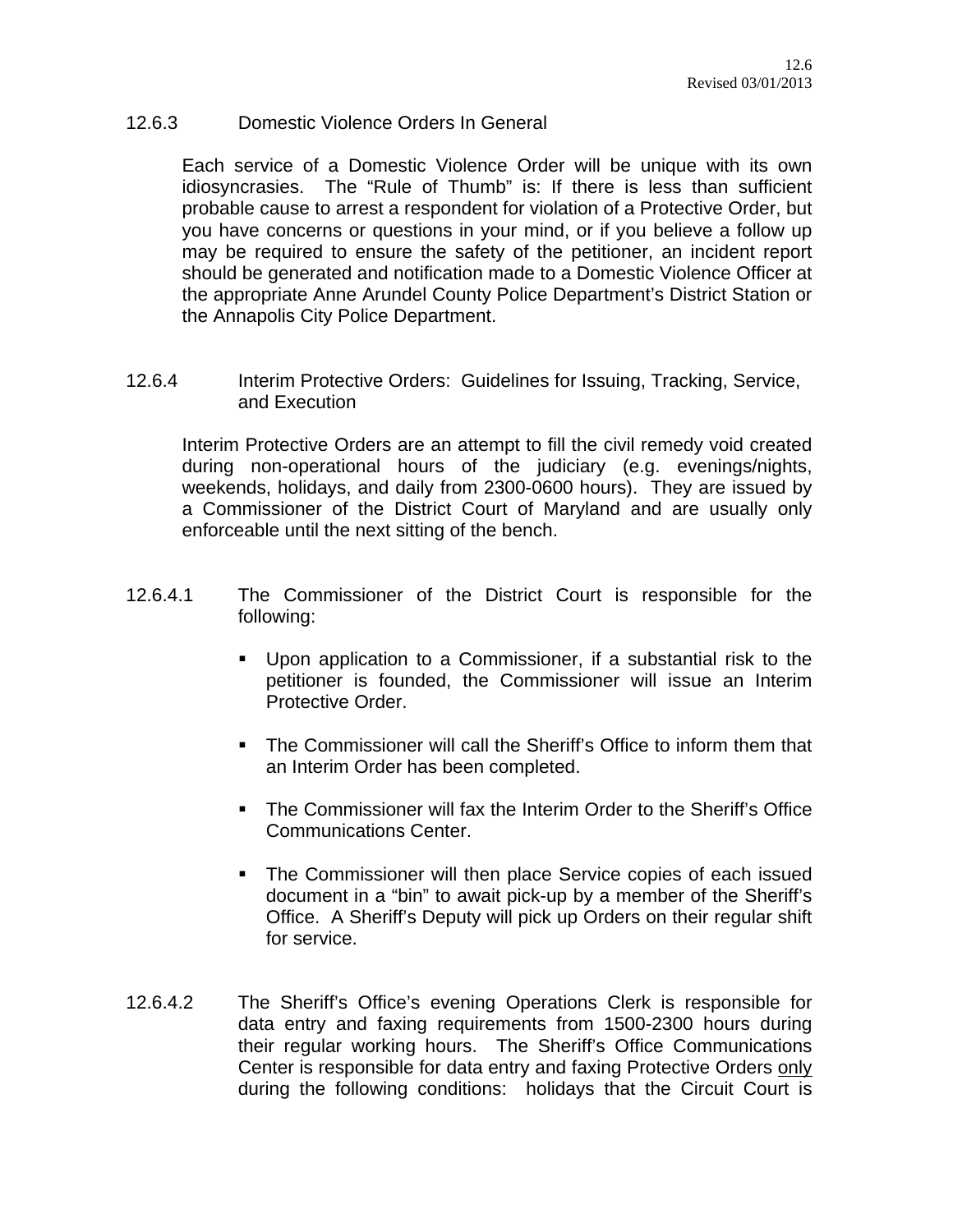closed, weekends, and from 2300-0600 hours daily when Operations is not staffed. Data entry and faxing requirements for the evening Operations Clerk and Communications Center are listed below:

- **If an Interim Protective Order was faxed to the Sheriff's Office for** service, the Sheriff's Office evening Operations Clerk or Communications Center will log receipt of the faxed document in the "Domestic Violence" (ExParte) Log.
- **The Sheriff's Office evening Operations Clerk or Communications** Center will enter information from the Interim Protective Order document into the Maryland Electronic Telecommunications Enforcement Resource System (METERS) system.
- The Sheriff's Office evening Operations Clerk or Communications Center will fax Interim Orders to the appropriate county or state agency. During traditionally non-operational hours of the Sheriff's Office (i.e. 2300 - 0600 hours daily), the appropriate primary law enforcement agency, i.e. Anne Arundel County Police Department (AACOPD) or Annapolis Police Department (APD) will provide service or execution coverage.
- **The Sheriff's Office evening Operations Clerk or Communications** Center will call the respective police agency to confirm with the Station Aide that the fax was, in fact, received.
- After information is logged, entered, faxed, and receipt is confirmed, the Sheriff's Office evening Operations Clerk or Communications Center will place the document in the "Domestic Violence" bin located in the Sheriff's Office Operations Bureau supervisors' office.
- 12.6.4.3 Officers of the appropriate law enforcement agency are then responsible for the following:
	- Officers of the appropriate law enforcement agency will make attempts at service on their copy that they received via fax from the Sheriff's Office.
	- Upon completion of service, the participating police officer will fax a return-of-service back to the Sheriff's Office Communications Center.
	- If no service has been effected by 0600 hours daily, any copy of an Interim Protective Order in the primary law enforcement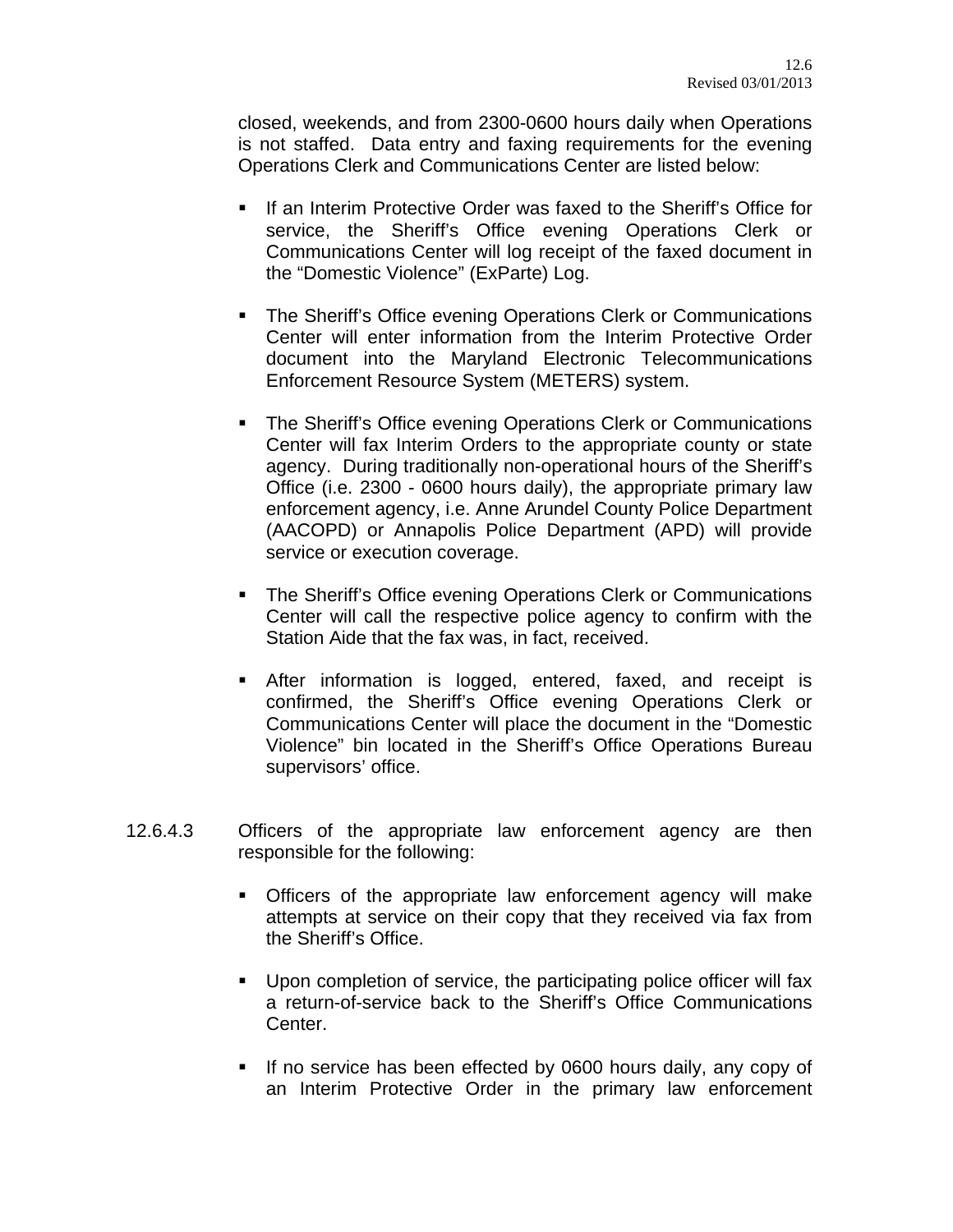agency's possession (AACOPD/APD) will be shredded by that agency.

12.6.4.4 Arrest Warrants Associated with an Interim Protective Order

In some cases an *arrest warrant* founded on the same circumstances may accompany the Interim Protective Order.

- The Commissioner will not fax the entire warrant to us; the Commissioner will only fax the cover sheet to put us on notice of its existence.
- **The Sheriff's Office evening Operations Clerk or Communications** Center will fax the cover sheet along with the Interim Protective Order to the appropriate primary law enforcement agency.
- Just as with the Interim Protective Orders, the faxed copy of a warrant cover sheet forwarded to a primary law enforcement agency between 2300 - 0600 hours which remains unserved at 0600 hours will be shredded by that agency.
- **The Sheriff's Office evening Operations Clerk or Communications** Center will file all Interim Protective Orders and associated actions or documents (e.g., arrest warrant cover sheet) in the "Domestic Violence" bin located in the Sheriff's Office Operations Bureau supervisors' office.

# 12.6.4.5 Deputies' Responsibilities During On-Duty Hours

During all other hours when Sheriff's Office field units are operational and on duty, the service and execution of Interim Protective Orders will be a shared responsibility of various Sheriff's Office Operations Bureau units.

- Lead will be taken by members of the Domestic Violence Unit, and then by the Warrant Teams on weekends.
- The Domestic Violence Unit and Warrant Teams on duty should inquire with the Commissioner's Offices periodically to insure prompt service attempts on newly-issued Interim Protective Orders.
- Just as with all customary Protective and Peace Orders, Deputies will notify the Sheriff's Communications Center that a document has been served so that a reference may be maintained.